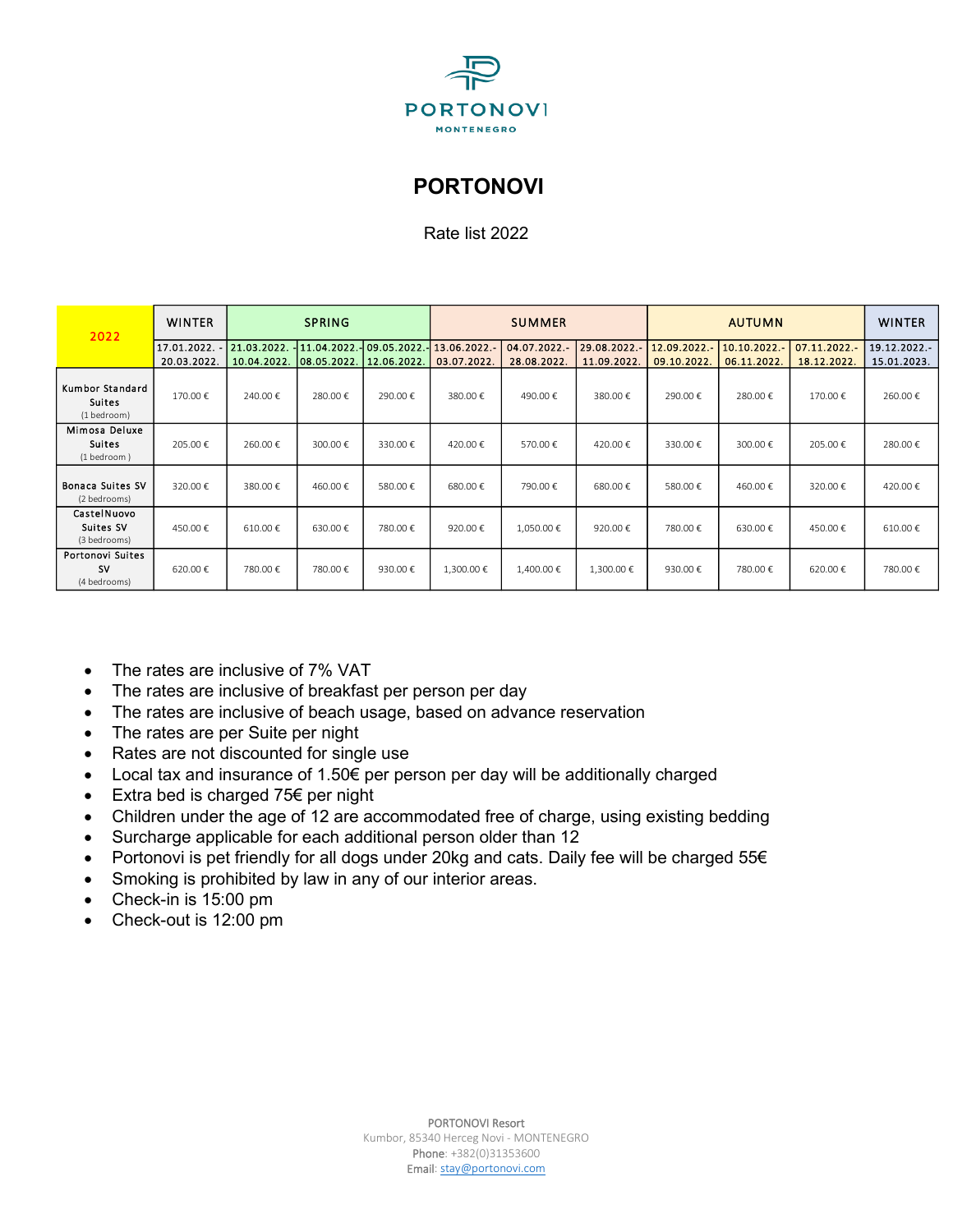

## **Payment & Cancellation Policy – 17th January 2022 until 12 th June 2022, 12 th September 2022 until 15 th January 2023**

- Payment can be done by Credit Card or Bank Transfers.
- For payments with Credit Card, Portonovi will provide link for payment
- At the time of making reservation is required 50% of total amount to be paid
- Remaining balance of 50% will be charged 15 days before arrival
- $\circ$  In case of cancellation 60 days prior to arrival, total amount will be refunded to the quest.
- $\circ$  In case of cancellation 60 and 15 days prior to arrival, 50% will be held by Portonovi
- $\circ$  In case of cancellation within 15 days prior to arrival, the whole amount (100%) will be held by Portonovi

## **Payment & Cancellation Policy – 13 th June 2022 until 11 th September 2022**

- Payment can be done by Credit Card or Bank Transfers.
- For payments with Credit Card, Portonovi will provide link for payment
- At the time of making reservation is required 50% of total amount to be paid
- Remaining balance of 50% will be charged 30 days before arrival
- $\circ$  In case of cancellation 90 days prior to arrival, total amount will be refunded to the quest.
- $\circ$  In case of cancellation within 90 and 30 days prior to arrival, 50% will be held by Portonovi
- $\circ$  In case of cancellation within 30 days prior to arrival whole amount (100%) will be held by Portonovi

PORTONOVI Resort Kumbor, 85340 Herceg Novi - MONTENEGRO Phone: +382(0)31353600 Email[: stay@portonovi.com](mailto:stay@portonovi.com)